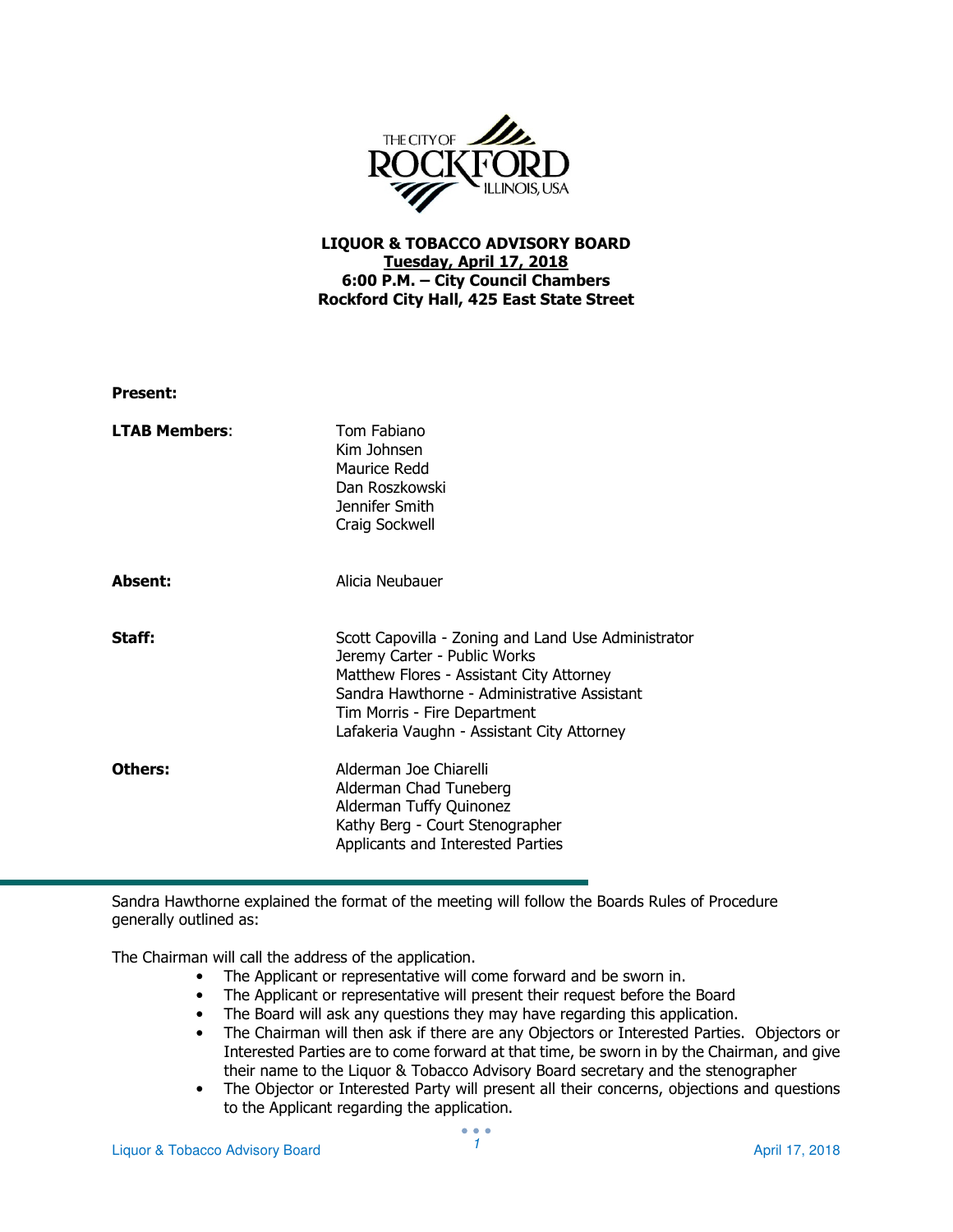- The Board will ask any questions they may have of the Objector or Interested Party.
- The Applicant will have an opportunity to rebut the concerns/questions of the Objector or Interested Party
- No further discussion from the Objector or Interested Party will occur after the rebuttal of the Applicant.
- The Board will then discuss the application and a vote will be taken.

It was further explained to the public in attendance, applicants, objectors and interested parties that this meeting is not a final vote on any item. The date of the Codes & Regulations meeting was given as Monday, April 23, 2018, at 5:30 PM in City Council Chambers in this building as the second vote on these items. The public in attendance, applicants, objectors and interested parties were instructed that they could contact the Zoning Office for any further information and the phone number was listed on the top of the agenda which was made available to all those in attendance. This information was also presented in written form attached to the agendas and attached to notifications sent to the Adjacent Property Owners.

The meeting was called to order at 7:08 PM. A MOTION was made by Kim Johnsen to APPROVE the minutes from the March, 2018 meeting as written. The Motion was **SECONDED** by Maurice Redd and CARRIED by a vote of 6-0 with Alicia Neubauer absent.

**018-LTAB-007 811 Broadway**  Applicant **Cancel Constructs** Oscar Sanchez dba Mis Dos Patrias JJ Inc.<br>
Ward 11 **Modification of an existing liquor license Modification of an existing liquor license** to include the sale of beer and wine by the drink, a café and video gaming in a C-4, Urban Mixed-Use Zoning **District Laid Over from March meeting** 

This item was Laid Over from the March meeting. The subject property is located on the southwest corner of 4th Street and Broadway in a neighborhood that is a mixture of commercial and residential uses. Ericka Sanchez and Oscar Sanchez, Applicants were present. Mrs. Sanchez stated they have removed the bars and signs on the windows, replaced the fence, and curbing in front of the parking lot. She stated they will be adding mulch and landscaping once weather permits. They have been operating at this business for about 14 years. Ms. Sanchez stated at this point they are unable to redo the parking lot due to the cost. The Applicants provided a menu as requested at the March meeting. Ms. Sanchez confirmed that they would have seating for 12. They do have an existing liquor license for the grocery store.

Scott Capovilla explained that the Applicants have spoken with a Land Use Planner, but as of this date no one has been out to verify the improvements. He further stated Staff's recommendation would remain at denial as the improvements Ms. Sanchez mentioned were conditions of approval from a previously approved Special Use Permit in June 2015 from the Applicant for a U-Haul business. Those conditions were not completed until this past month. Attorney Vaughnn also wished to clarify that Grocery Store food sales would not qualify for the 50% revenue requirement. That percentage would need to be met from food prepared and served on site.

Staff Recommendation remains at Denial. No Objectors or Interested Parties were present.

Craig Sockwell stated his understanding of allowing gaming was that it was mostly allowed for bars, and now the Board is getting requests for gas stations and convenience stores.

A **MOTION** was made by Craig Sockwell to **DENY** the Modification of an existing liquor license to include the sale of beer and wine by the drink, a café and video gaming in the name of Oscar Sanchez dba Mis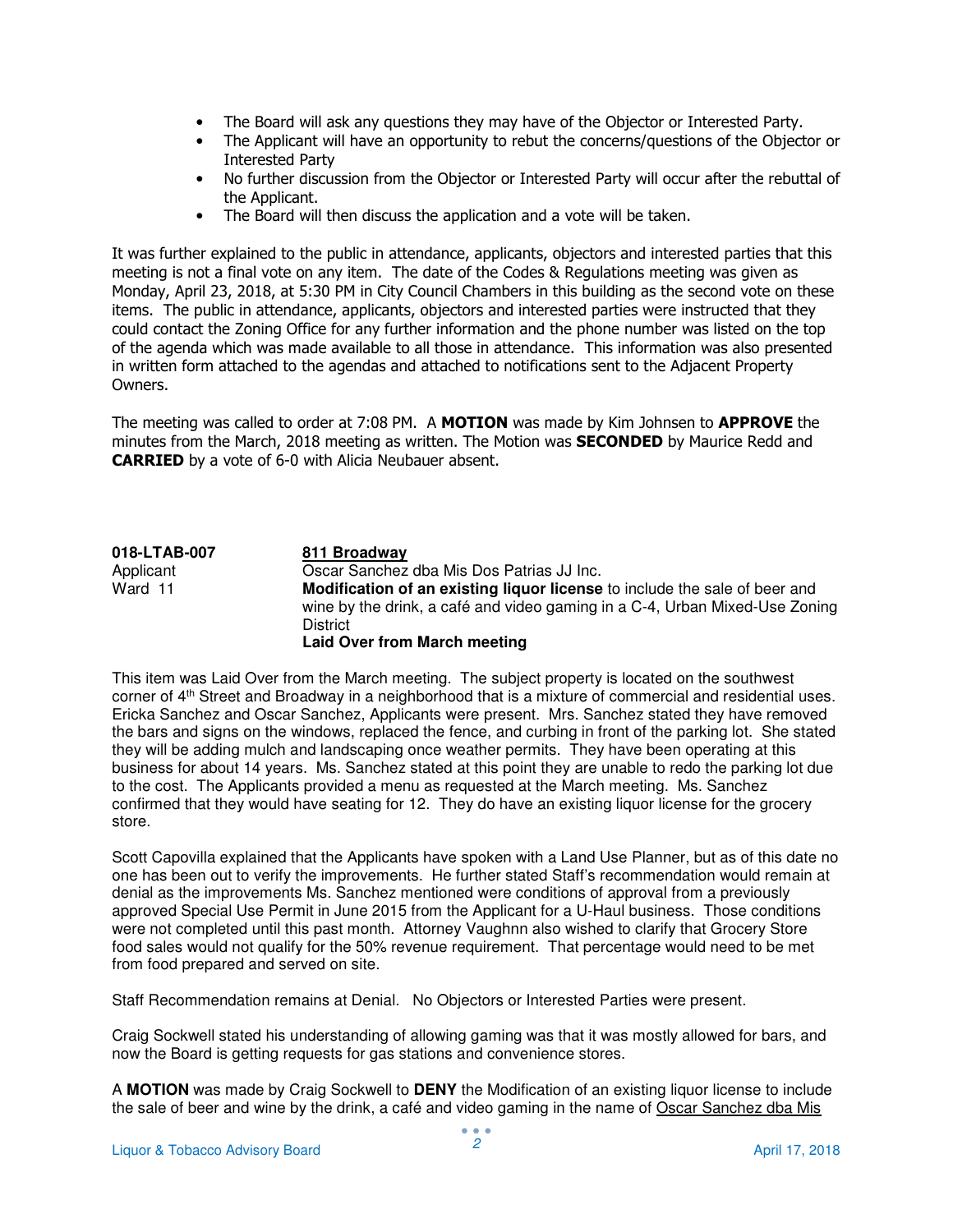Dos Patrias JJ Inc. in a C-4, Urban Mixed-Use Zoning District at 811 Broadway. The Motion was **SECONDED** by Tom Fabiano and **CARRIED** by a vote of 6-0.

| 018-LTAB-009 | 1955 Elmwood                                                                     |
|--------------|----------------------------------------------------------------------------------|
| Applicant    | Muhammad Fyaz / Super Gas, Inc. dba Super Gas                                    |
| Ward 12      | <b>Sale of packaged liquor</b> in conjunction with a gas station and convenience |
|              | store in a C-3, General Commercial Zoning District                               |

The subject property is located on the northwest corner of the Elmwood Road and Spooner Drive intersection. Attorney Bob Calgaro and Muhammad Fyaz, Applicant, were present. Attorney Calgaro stated the Applicant has been in business at this location for over 4 years. He feels he needs the ability to sell liquor for increased sales and to be competitive. Mr. Fyaz is in agreement with all (14) conditions of Staff.

Neither Attorney Vaughnn nor the Board had any questions of the Applicant.

Staff Recommendation is for Approval with (14) conditions. No Objectors or Interested Parties were present.

A **MOTION** was made by Jennifer Smith to **APPROVE** the sale of packaged liquor in conjunction with a gas station and convenience store in the name of Muhammad Fyaz / Super Gas, Inc. dba Super Gas in a C-3, General Commercial Zoning District at 1955 Elmwood Road. The Motion was **SECONDED** by Kim Johnsen and **CARRIED** by a vote of 6-0.

- 1. Meet all applicable Building and Fire Codes.
- 2. Compliance with all City of Rockford Liquor and Tobacco Codes.
- 3. Submittal of a detailed landscaping plan of existing plant species, sizes, and the replacement of two (2) removed shade trees along the west property line for Staff's review and approval.
- 4. Submittal of a revised detailed interior floor plan that includes the location of tobacco products and packaged liquor for Staff review and approval.
- 5. Submittal of a dumpster detail, rendering, and dumpster enclosure permit for Staff's review and approval.
- 6. The sale of packaged liquor and the sale of tobacco products shall be limited to the revised interior plan approved by Staff.
- 7. The sale of packaged liquor will be from 9:00 AM to Midnight Monday through Sunday.
- 8. The sale of rose tubes, airplane-sized bottles and any other products that can be deemed to be easily manufactured into drug paraphernalia is prohibited.
- 9. Window display signage is limited to 20% of window area.
- 10. There shall not be temporary exterior signage.
- 11. The windows shall not be covered with bars or other devices that block the windows.
- 12. Any pending general ordinance case(s) must be resolved prior to issuance of the license.
- 13. All outstanding general ordinance fines must be paid prior to the issuance of the license.
- 14. All conditions must be meet prior to establishment of use.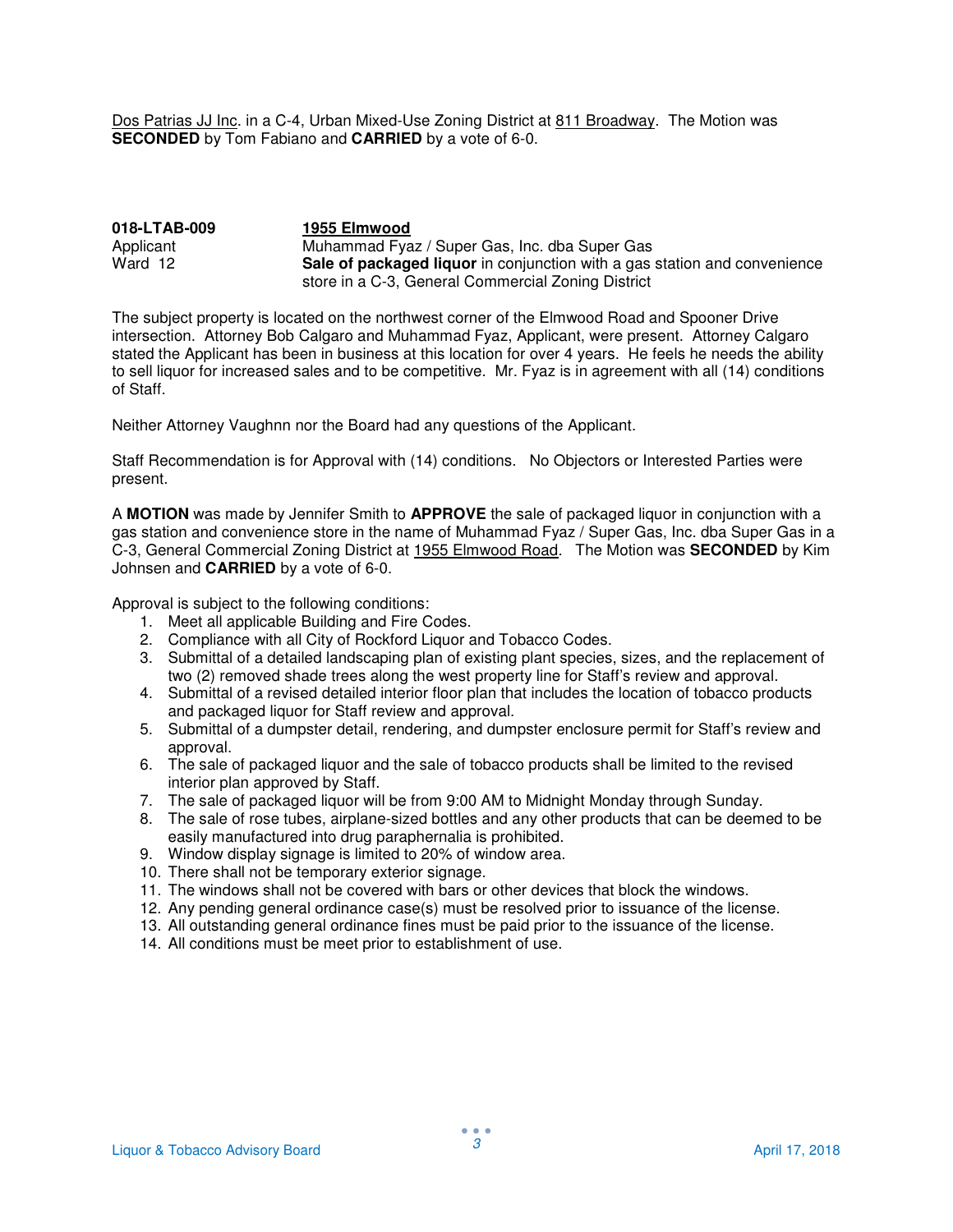| 018-LTAB-010 | 1402 North Main Street                                                     |
|--------------|----------------------------------------------------------------------------|
| Applicant    | Emily Christensen / Rockford Norwegian, Ltd dba The Norwegian              |
| Ward 03      | Sale of liquor by the drink in conjunction with a restaurant, music venue, |
|              | and coffee bar in a C-2, Limited Commercial Zoning District                |

The subject property is located on the northwest corner of the North Main Street and King Street intersection. Emily Christensen, Applicant, was present and reviewed her application. She explained her restaurant will offer high-end Scandinavian dishes, with an old world Nordic pub décor. There will be a small stage for evening events to combine live entertainment with the dinner meal; however, there is no dance floor as the tables are right up to the stage. At this point, they will only be offering breakfast and lunch.

Attorney Vaughn asked the Applicant if she had reviewed Staff report and was agreeable to Staff's recommended conditions. Ms. Christensen responded that she was. Attorney Vaughnn also stated Alderman Tuneberg is in support of this application but was unable to attend the presentation.

Staff Recommendation is for Approval with (11) conditions. Interested Parties were present.

Dorien Peterson and Robert Peterson wished to add their Support for this venture. They have lived in Signal Hill since 1982. They are very pleased and delighted to welcome the Applicant's business to the area. They felt that everyone they have spoken to is very much in favor of her enterprise. They feel it would be a great focal point as a gathering place for the neighborhood.

Holly Connell and Mike Werckle were also present. Mr. Werckle stated he is President and Artistic Director of the West Side Showroom Performing Arts Theater that was approved in May of 2017 for 1414 North Main Street. He felt he has never met a person quite so passionate as the Applicant when it comes to investing into her venture. Mr. Werckle and Ms. Connell both feel the Applicant is building a community to bring people back to the neighborhood. They see her as being the beginning of the Renaissance of the North End.

A **MOTION** was made by Kim Johnsen to **APPROVE** the sale of liquor by the drink in conjunction with a restaurant, music venue, and coffee bar in the name of Emily Christensen / Rockford Norwegian, Ltd dba The Norwegian in a C-2, Limited Commercial Zoning District at 1402 North Main Street. The Motion was **SECONDED** by Jennifer Smith and **CARRIED** by a vote of 6-0.

- 1. Must meet all applicable building and fire codes.
- 2. Compliance with all City of Rockford Liquor Codes.
- 3. The sale of liquor by the drink shall be limited to the interior floor plan Exhibit E approved by Staff.
- 4. The hours of operation will be limited to 7:00 AM to 10:00 PM Monday through Sunday.
- 5. Window display signage is limited to 20% of window area.
- 6. That the windows shall not be covered with bars or other devices that block the windows.
- 7. The restaurant, music venue, and coffee bar shall not have a cover charge.
- 8. The restaurant, music venue, and coffee bar shall not have a dance floor.
- 9. The restaurant, music venue, and coffee bar shall not have any DHs.
- 10. The restaurant, music venue, and coffee bar shall not operate as a nightclub.
- 11. All conditions must be met prior to establishment of use.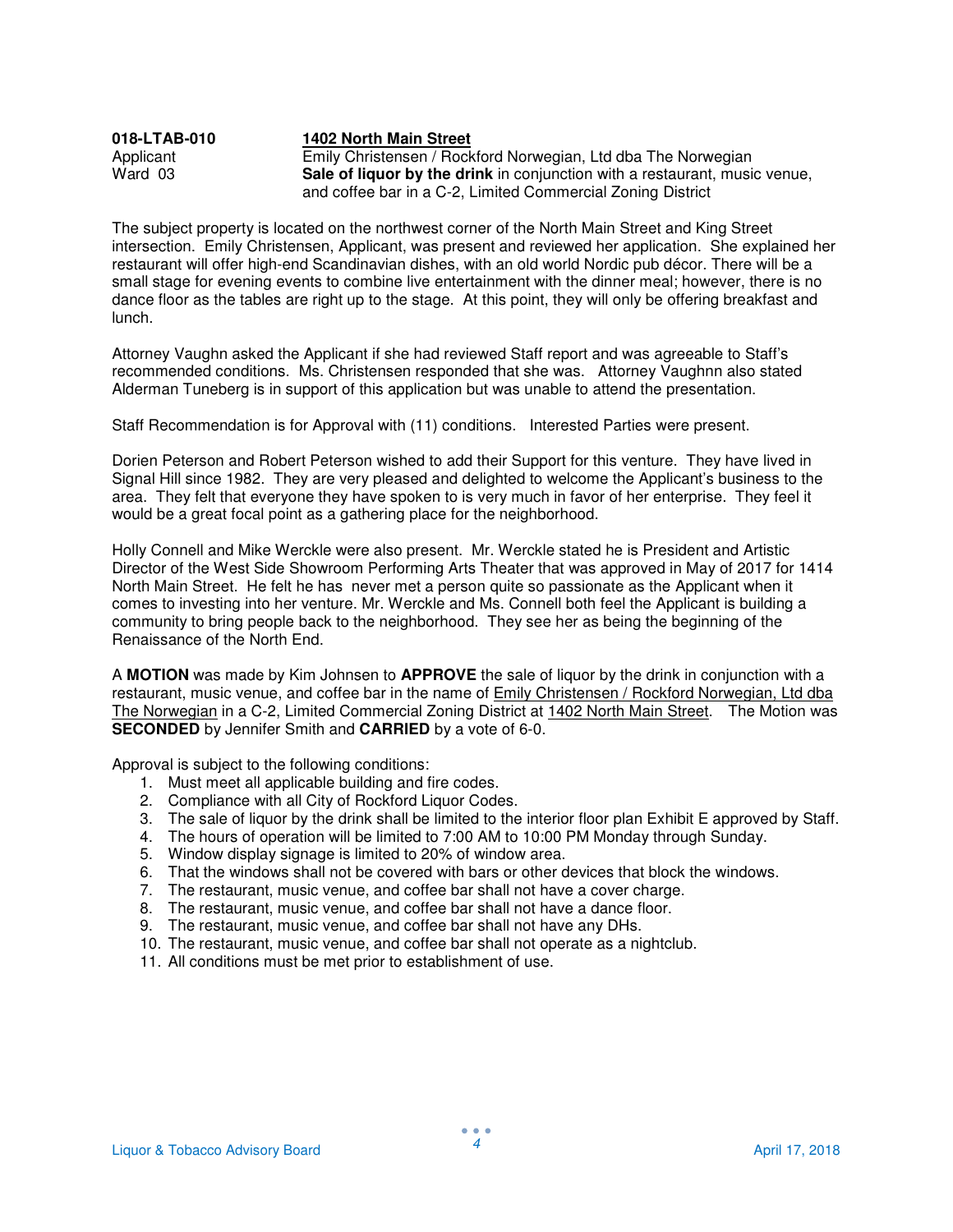| 018-LTAB-011 | 2338 Charles Street                                                           |
|--------------|-------------------------------------------------------------------------------|
| Applicant    | Ali Hariz dba 815 Convenience Store                                           |
| Ward 02      | <b>Sale of tobacco products</b> in conjunction with a tobacco store in a C-3, |
|              | General Commercial Zoning District                                            |

The subject property is located on the northwest corner of the South Rockford Avenue and Charles Street intersection. Ali Hariz, Applicant, and Attorney Tim Whitham, were present. Attorney Whitham reviewed the Applicant's request, stating Mr. Hariz has recently taken over as the majority owner of the business and is requesting a tobacco license in his name.

Legal had no questions of the Applicant.

Staff Recommendation is for Approval with (14) conditions. No Objectors or Interested Parties were present.

A **MOTION** was made by Craig Sockwell to **APPROVE** the sale of tobacco products in conjunction with a tobacco store in the name of Ali Hariz dba 815 Convenience Store in a C-3, General Commercial Zoning District. The Motion was **SECONDED** by Kim Johnsen and **CARRIED** by a vote of 6-0.

Approval is subject to the following conditions:

- 1. Meet all Building and Fire Codes.
- 2. Compliance with all City of Rockford Liquor and Tobacco Codes.
- 3. The sale of tobacco products shall be limited to the interior site plan that was submitted Exhibit D.
- 4. The sale of tobacco products will be from 7:00 AM to 9:00 PM Monday through Sunday.
- 5. The sale of rose tubes, airplane-sized bottles and any other products that can be deemed to be easily manufactured into drug paraphernalia is prohibited.
- 6. The sale of water pipes and "huka" or "hookah" pipes are prohibited.
- 7. Window display signage is limited to 20% of window area.
- 8. There shall not be temporary exterior signage.
- 9. The windows shall not be covered with bars of other devices that block the windows.
- 10. That there shall not be temporary exterior signage.
- 11. Parking spaces including the handicapped accessible stall must be striped per ordinance requirements by September 1, 2018.
- 12. Any pending general ordinance case(s) must be resolved prior to issuance of the license.
- 13. All outstanding general ordinance fines must be paid prior to the issuance of the license.
- 14. All conditions must be met prior to establishment of use.

| 018-LTAB-012 | <b>513 East State Street</b>                                                  |
|--------------|-------------------------------------------------------------------------------|
| Applicant    | Yolanda Stewart / Jammer's Pub, Inc. dba The Office                           |
| Ward 03      | Sale of liquor by the drink in conjunction with a tavern, night club, gaming  |
|              | facility and an outdoor seating area                                          |
|              | Sale of packaged liquor in conjunction with a tavern and night club in a C-4, |
|              | Urban Mixed Use Zoning District                                               |

The subject property is located on the south side of East State Street and 170 feet west of 3rd Street. Yolanda Stewart, Applicant, and Attorney Bob Calgaro were present. Attorney Calgaro reviewed the Application, stating Ms. Stewart is purchasing the business from the current owners, Danial Ford and Michael Wright. Ms. Stewart stated she has been working with them for around 6 months.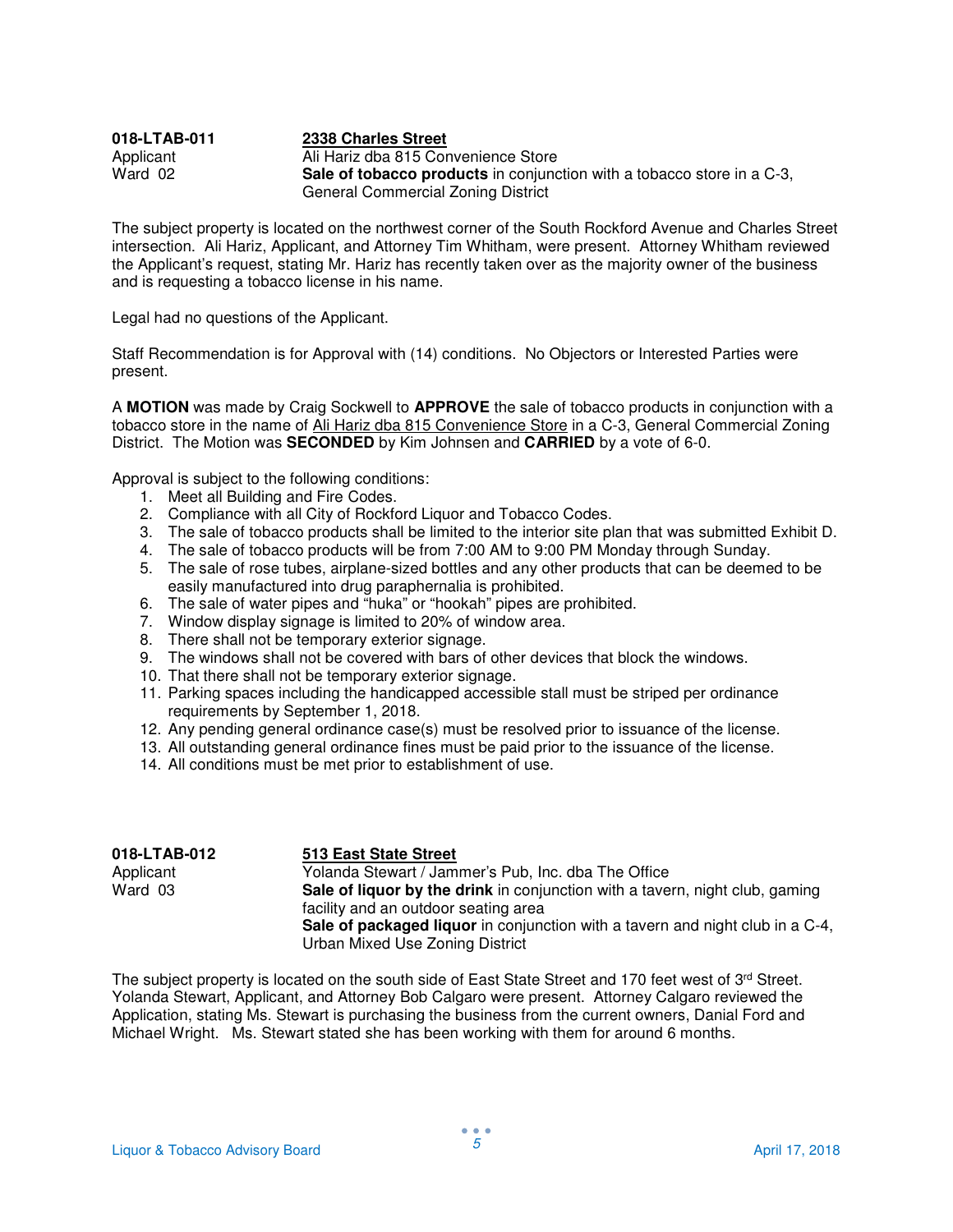Attorney Calgaro further stated packaged liquor has been sold on these premises for the past 27 years although Staff report indicated that package liquor was a new request. All they sell for packaged liquor are intact, 6 packs. In regards to the removal of the mural mentioned in Staff Condition (5), Attorney Calgaro stated putting up a glass window would be a big waste because it would be a glass window opening into a storage area. He further explained that there is no ingress/egress for the 511 E. State Building where the mural is located.

Staff Recommendation is for Approval of the sale of liquor by the drink, and Denial of packaged liquor sales with (10) conditions. No Objectors or Interested Parties were present.

Attorney Vaughnn stated she did not personally check the records on the sale of packaged liquor, but had her assistant check and was told they had no record. Attorney Calgaro stated at some point there was information from the City that packaged liquor sales were allowed because the State grants the license based on information provided by the City. Attorney Vaughnn stated she would check into this.

Craig Sockwell expressed his concern that allowing bars to sell packaged liquor would become the norm. Maurice Redd also felt that people being at a bar until 1:00 AM or 2:00 AM in the morning and then purchasing liquor to take with them could be a problem.

Kim Johnsen stated she has no problem with packaged liquor sales nor the mural. Scott Capovilla explained that this goes against the design standards of the downtown image. He further stated there are photographs on file from the late 1980's showing a store front at that location. Staff would like to see these standards maintained all along the downtown structures.

Attorney Vaughnn explained to the Board that it was up to them to approve or deny packaged liquor, and she will check into it tomorrow and pass her findings on to the Codes & Regulations committee for next week's meeting.

A **MOTION** was made by Tom Fabiano to **APPROVE** the sale of liquor by the drink in conjunction with a tavern, night club, gaming facility and an outdoor seating area and to **APPROVE** the sale of packaged liquor in conjunction with a tavern and night club in the name of Yolanda Stewart / Jammer's Pub, Inc. dba The Office in a C-4, Urban Mixed Use Zoning District. The Motion was **SECONDED** by Jennifer Smith and **CARRIED** by a vote of 4-2 with Maurice Redd and Craig Sockwell voting Nay.

- 1. Must meet all applicable Building and Fire Codes.
- 2. Compliance with all City of Rockford Liquor Codes.
- 3. Window display signage is limited to 20% of window area.
- 4. That the windows shall not be covered with bars or other devices that block the windows.
- 5. The removal of the wood and mural painting on the 511 East State Street side of the building and replacement with glass storefront window as required by Ordinance.
- 6. The sale of liquor by the drink shall be limited to the submitted interior floor plans and outdoor seating area.
- 7. The hours of operation shall be limited to Monday-Sunday 11:00 AM to 2:00 AM.
- 8. Outdoor music would have to cease operations at 10:00 P per the City's Noise Ordinance (Section 17-33)
- 9. Any pending general ordinance case(s) must be resolved prior to issuance of the license.
- 10. All outstanding general ordinance fines must be paid prior to issuance of the license.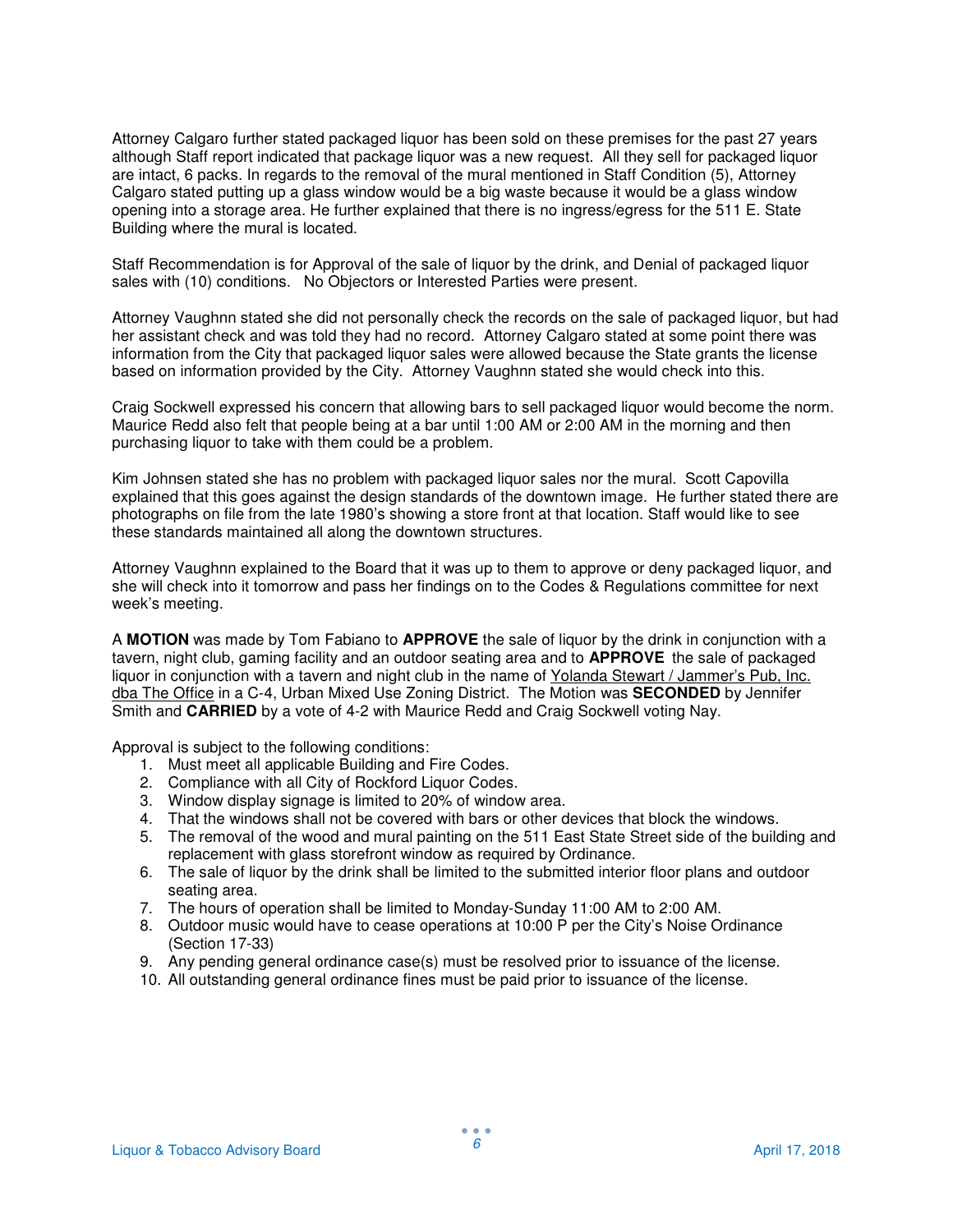| 018-LTAB-013 | 1710 Rural Street, Suite 4                                                          |
|--------------|-------------------------------------------------------------------------------------|
| Applicant    | Matt Pendergrass / Rural on Tap, Inc. dba Rural on Top                              |
| Ward 03      | <b>Sale of liquor by the drink</b> in conjunction with a tavern and video gaming in |
|              | a C-2, Limited Commercial Zoning District                                           |

The subject property is located within the Rural Oaks Plaza, which is located 180 feet east of the Prospect Street, Guilford Road and Rural Street intersection. Matt Pendergrass, Applicant, and Attorney Amanda Martinez were present. Attorney Martinez explained that Mr. Pendergrass is in the process of purchasing stock in this business, with the goal of having a seamless transition in operation from one owner to the next. The Applicant is agreeable to all (12) conditions of Staff.

Staff Recommendation is for Approval subject to (12) conditions. No Objectors or Interested Parties were present.

A **MOTION** was made by Kim Johnsen to **APPROVE** the sale of liquor by the drink in conjunction with a tavern and video gaming facility and DJ's in the name of Matt Pendergrass / Rural on Tap, Inc. dba Rural on Tap in a C-2, Limited Commercial Zoning District at 1710 Rural Street, Suite 4. The Motion was **SECONDED** by Maurice Redd and **CARRIED** by a vote of 6-0.

Approval is subject to the following conditions:

- 1. Must meet all applicable Building and Fire Codes.
- 2. Compliance with all City of Rockford Liquor Codes.
- 3. Compliance with City of Rockford Noise Ordinance.
- 4. The hours of operation will be limited to 2:00 PM to 1:00 AM Monday through Sunday.
- 5. That the use shall not have any outdoor sales area or outdoor seating area permitted on the subject property.
- 6. That the use shall not have any outdoor smoking area permitted on the east and north side of the building.
- 7. The hours of operation for tenant space #3 (Lydia's Café) and tenant space #4 (Rural on Tap) shall not conflict and must be in accordance with Exhibit D, as approved by Staff.
- 8. The proposed use shall not have a cover charge.
- 9. The proposed use shall not have a dance floor.
- 10. The proposed use shall not operate as a nightclub.
- 11. Submittal of a revised floor plan that reflects the current layout of the bar.
- 12. All conditions must be met prior to issuance of a liquor license.

| 018-LTAB-014 | <b>2627 Sandhutton Avenue</b>                                           |
|--------------|-------------------------------------------------------------------------|
| Applicant    | Rajvir Chinna / New Milford Bines, Inc. dba Spanky's Gyros              |
| Ward 14      | Sale of beer and wine by the drink in conjunction with a restaurant and |
|              | gaming facility in a C-3, General Commercial Zoning District            |

The subject property is located on the southwest corner of Harrison Avenue and Sandhutton Avenue. Attorney Bob Calgaro and Rajvir Chinna were present. Attorney Calgaro reviewed the request of the Applicant. The Applicant is agreeable to all (15) Staff conditions. She stated she will produce a more acceptable site plan to Staff.

Attorney Vaughnn stated the outdoor seating area was shown on the site plan, but not requested in the application. Attorney Calgaro responded there will be no outside alcohol sales.

Maurice Redd asked if the applicant would be willing to drop the request for gaming facility to which Attorney Calgaro responded "no".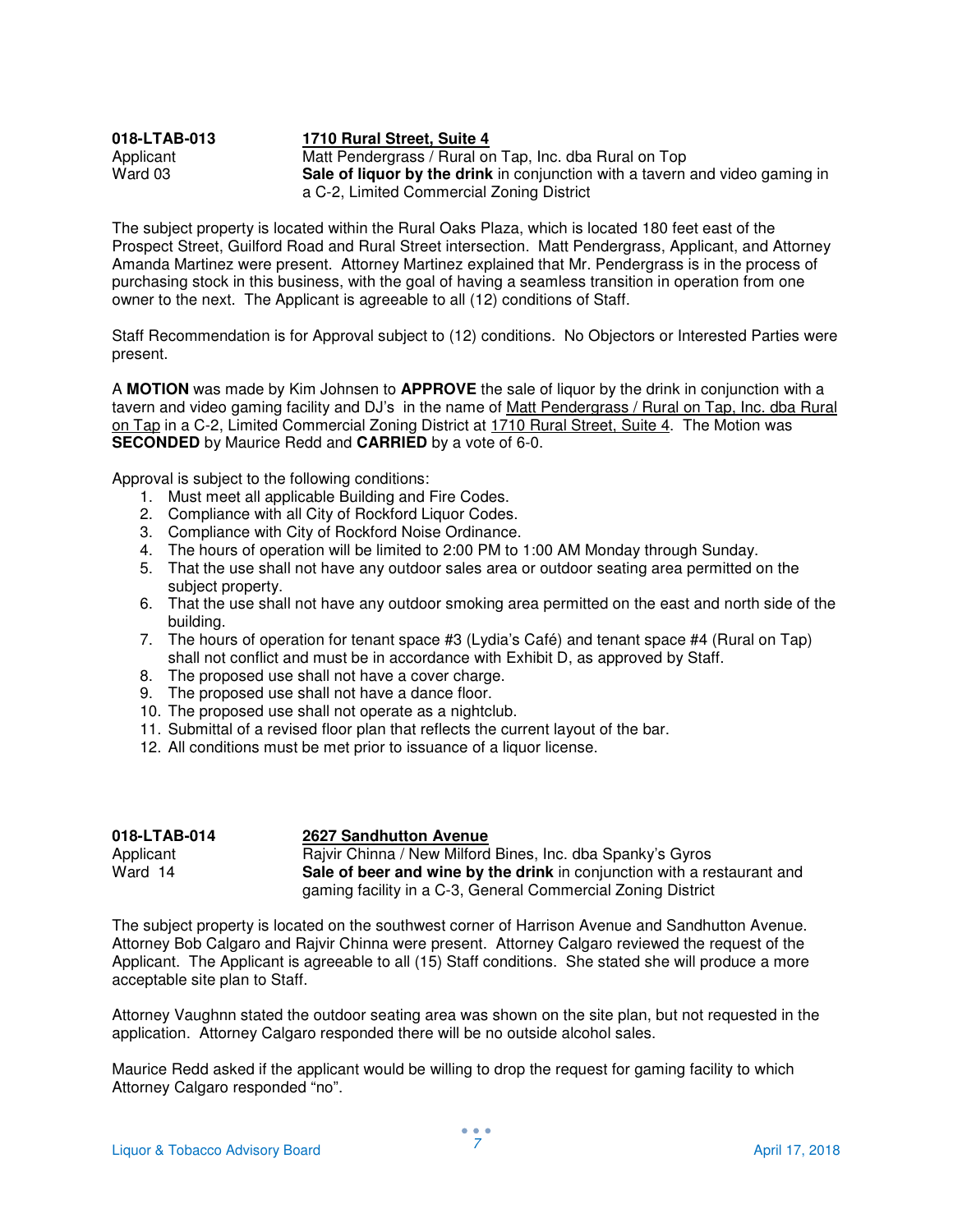Staff Recommendation is for Approval with (15) conditions. No Objectors or Interested Parties were present.

A **MOTION** was made by Craig Sockwell to **APPROVE** the sale of beer and wine by the drink in conjunction with a restaurant and gaming facility in the name of Raivir Chinna / New Milford Bines, Inc. dba Spanky's Gyros in a C-3, General Commercial Zoning District with modification to condition (3) to read "sale of beer and wine". The Motion was **SECONDED** by Jennifer Smith and **CARRIED** by a vote of 4-2 with Maurice Redd and Tom Fabiano voting Nay.

Approval is subject to the following conditions:

- 1. Meeting all applicable building, fire and liquor codes.
- 2. The hours of operation are limited to 9:00 AM to 11:00 PM Monday through Sunday.
- 3. The sale of beer and wine by the drink is in conjunction with a restaurant.
- 4. The outdoor seating area may not have any liquor sales as indicated on submitted site plan nor are patrons allowed to consume alcohol on the outdoor seating area.
- 5. The use shall not have a cover charge.
- 6. The use shall not have a dance floor.
- 7. The use shall not have any DJs.
- 8. The use shall not operate as a nightclub.
- 9. Submittal of a revised site plan/landscape plan including the replacement of shade trees that were removed.
- 10. Submittal of a revised interior floor plan.
- 11. Submittal of a menu including drinks.
- 12. Any pending general ordinance case(s) must be resolved prior to issuance of the license.
- 13. All outstanding general ordinance fines must be paid prior to issuance of the license.
- 14. Must remove Pembrooke Place signage from the property.
- 15. All conditions must be met prior to issuance of a liquor license.

| 018-LTAB-015 | 2635 11 <sup>th</sup> Street                                          |
|--------------|-----------------------------------------------------------------------|
| Applicant    | Dimpalben G. Patel / NND Mart, Inc. dba NND Mart                      |
| Ward 06      | Sale of packaged liquor in conjunction with a tobacco and convenience |
|              | store in a C-3, General Commercial Zoning District                    |

Prior to the meeting, a written request was received from the Applicant's attorney requesting that this item be Laid Over to the May 15<sup>th</sup> meeting.

A **MOTION** was made by Tom Fabiano to **LAY OVER** the sale of packaged liquor in conjunction with a tobacco and convenience store in the name of Dimpalben G. Patel / NND Mart, Inc. dba NND Mart in a C-3, General Commercial Zoning District at 2635 11th Street. The Motion was **SECONDED** by Jennifer Smith and **CARRIED** by a vote of 6-0.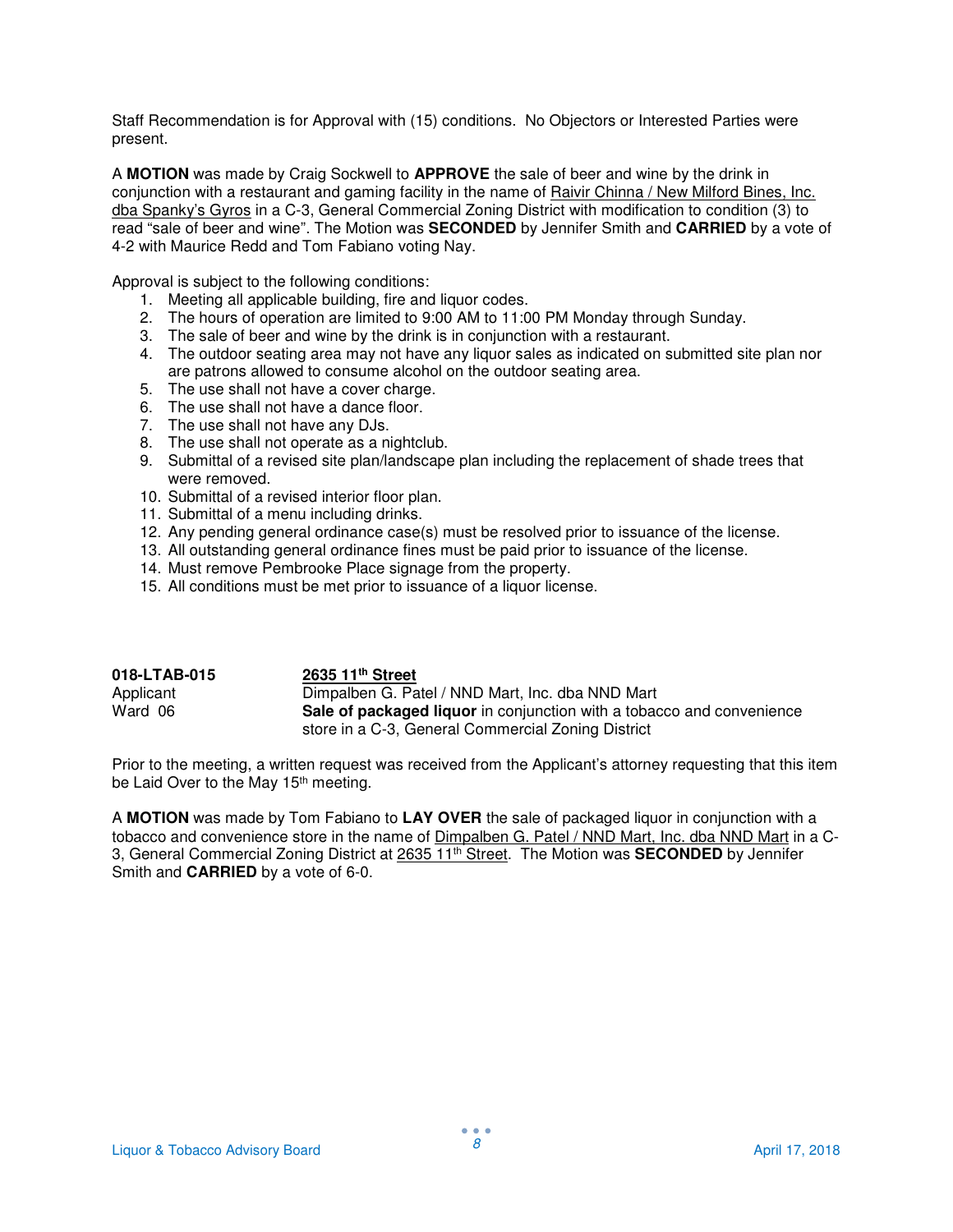## **018-LTAB-016 3204 South Alpine Road** Applicant Erica Colombi / CC & MM Enterprise, LLC dba Sips<br>Ward 14 **Sale of liquor by the drink** in conjunction with a res **Sale of liquor by the drink** in conjunction with a restaurant and gaming facility in an I-1, Light Industrial Zoning District

The subject property is located on the southeast corner of American Road and South Alpine Road. Erica Colombi and Joseph Mioni, Jr. were present. Ms. Colombi reviewed the request for sale of liquor by the drink. She stated she has experience running C.J.'s Public House on East State Street. They will have a smaller kitchen, with no kitchen hood. She feels they have a great menu considering how small the kitchen is.

Attorney Vaughnn asked what the kitchen will consist of. Ms. Colombi responded an oven that is selfcontained, toaster oven, and prep table. She stated there will be no prepackaged food - all food will be done on site. Attorney Vaughnn asked if they would be able to meet the percentages. Ms. Colombi felt they could.

Attorney Vaughnn passed on Alderman Chiarelli's statement to her that he was not in favor of this application.

Staff Recommendation is for Denial. Interested Parties were present.

Joseph Mioni, Sr., father of Jospeh Mioni Jr. (applicant) stated he had a business on the west side for over 30 years. He feels we need to look at younger people to bring experience and create business in Rockford.

Robert Colombi, father of Ms. Colombi's (applicant) stated they are planning on running a nice bar and restaurant. He expressed his faith in his daughter and Mr. Mioni, Jr.

A **MOTION** was made by Jennifer Smith to **APPROVE** the sale of liquor by the drink in conjunction with a restaurant and gaming facility in the name of Erica Colombi / CC & MM Enterprise, LLC dba Sips in an I-1, Light Industrial Zoning District at 3204 South Alpine Road. The Motion was **SECONDED** by Kim Johnsen and **CARRIED** by a vote of 5-1 with Craig Sockwell voting Nay.

- 1. Must meet all applicable building and fire codes
- 2. Compliance with city of Rockford liquor codes
- 3. The sale of liquor by the drink shall be limited to the interior floor plan submitted by the Applicant
- 4. The hours of operation will be limited to Monday through Saturday from 6:00 AM 2:00 AM and Sunday from 9:00 AM - 2:00 AM
- 5. Window display signage is limited to 20% of window area
- 6. The use shall not have a cover charge
- 7. The use shall not have a dance floor
- 8. The use shall not have any DJ's
- 9. The use shall not operate as a nightclub
- 10. That the windows shall not be covered with bars or other devices that block the windows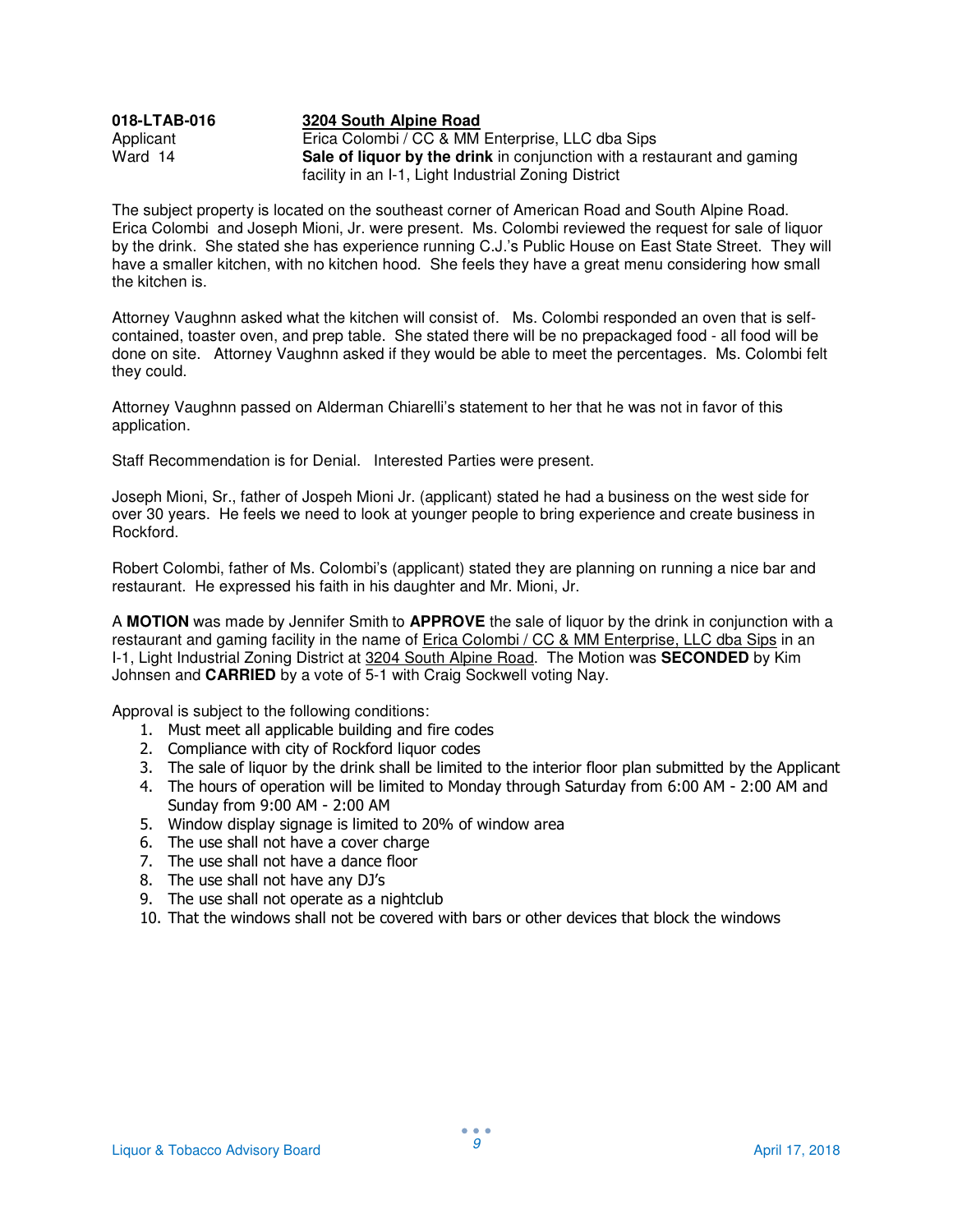| 018-LTAB-017 | 214 East State Street                                                             |
|--------------|-----------------------------------------------------------------------------------|
| Applicant    | Paul Sletten / dba Abreo LLC                                                      |
| Ward 03      | <b>Sale of liquor by the drink</b> in conjunction with a banguet hall, bar and an |
|              | outdoor roof seating area in a C-4, Urban Mixed-Use Zoning District               |

The subject property is located on the north side of East State Street and 120 feet west of the North Madison Street and East State Street intersection. Sandy Johnson was present representing her brother, Paul Sletten. She stated he is out of the Country and was not aware of the meeting date at the time he made his arrangements. Ms. Johnson stated she is the business manager of the operation. Many of their clients booking parties or events wish to have a cash bar to reduce expenses and the Applicant is not able to provide this service.

Attorney Vaughn asked Ms. Johnson if Paul Sletten had reviewed Staff's recommendation and was agreeable to recommended conditions. She stated he was.

Staff Recommendation is for Approval with (11) conditions. Interested Parties were present.

Brent Hughes explained that Mr. Sletten is going to be renting the facility. He reiterated Ms. Johnson's statement that many people renting the facility cannot afford, or are not willing, to pay for liquor sales and they request a cash bar.

Attorney Vaughnn further stated Alderman Tuneberg did express his support for this application.

A **MOTION** was made by Jennifer Smith to **APPROVE** the sale of liquor by the drink in conjunction with a banquet hall, bar and an outdoor roof seating area in the name of Paul Sletten / dba Abreo LLC in a C-4, Urban Mixed-Use Zoning District at 214 East State Street. The Motion was **SECONDED** by Craig Sockwell and **CARRIED** by a vote of 6-0.

- 1. Must meet all applicable building and fire codes.
- 2. Compliance with all City of Rockford Liquor Codes.
- 3. The sale of liquor by the drink shall be limited to submitted Exhibit E.
- 4. The hours of operation will be limited to 8:00 AM to 2:00 AM, Monday through Saturday for the banquet facility, bar and outdoor roof seating.
- 5. The hours of operation will be limited to 9:00 AM to 2:00 AM, Sunday for the banquet facility, bar and outdoor roof seating.
- 6. Outdoor music would have to cease operations at 10:00 PM per the City's Noise Ordinance (Section 17-33)
- 7. The rooftop venue will be subject to the City's Liquor Codes.
- 8. The nightclub, banquet facility and an outdoor beer garden shall not have a cover charge.
- 9. As presented within the Applicant's proposal, the proposed use and facility is prohibited from having any video gaming machines.
- 10. Window display signage is limited to 20% of window area.
- 11. Private security will be employed for events open to the public and for the proposed live entertainment.